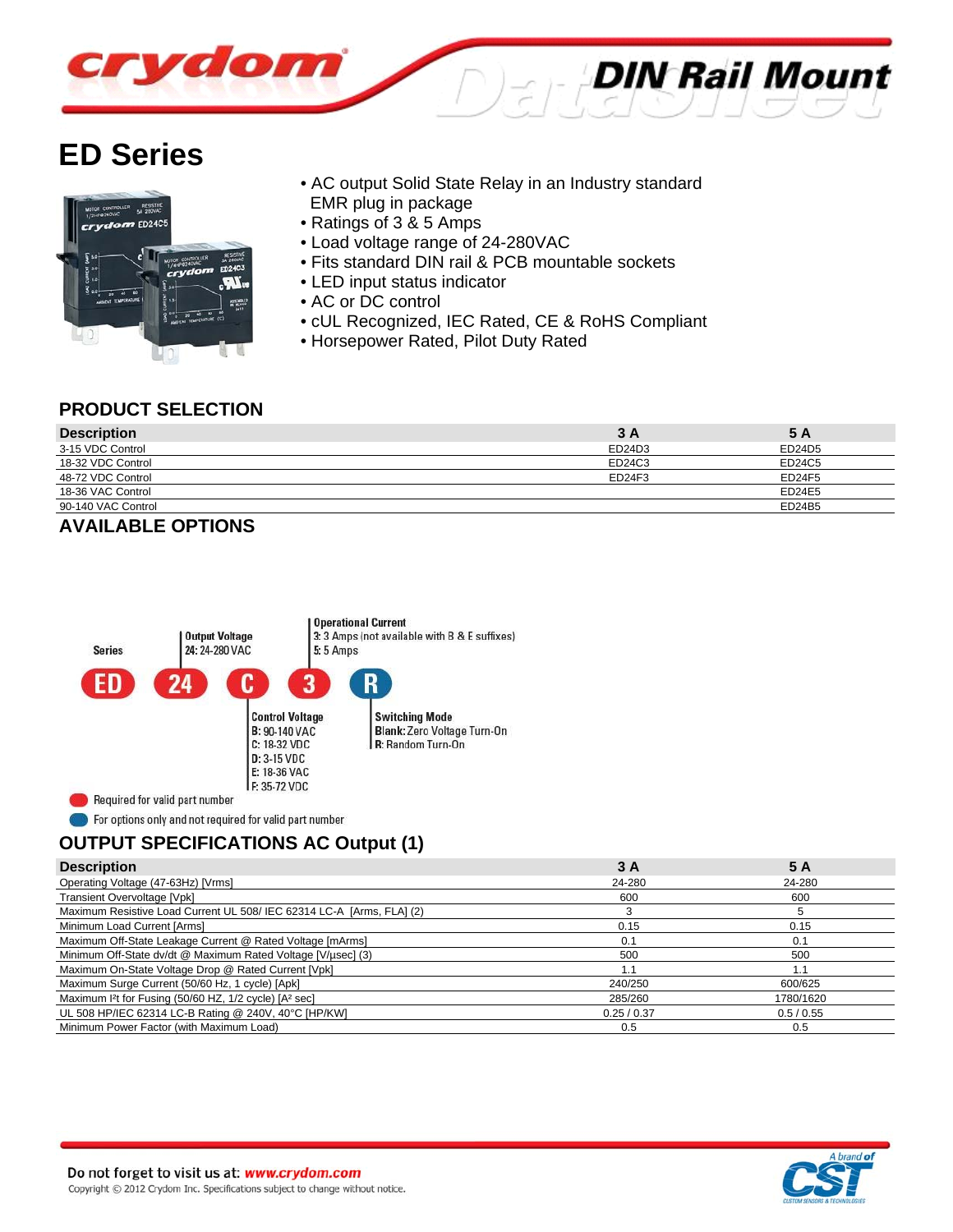# **DIN Rail Mount** crydom

# **INPUT SPECIFICATIONS (1)**

| <b>Description</b>              | ED24Dx   | ED24Cx    | ED24Fx    | ED24Ex    | ED24Bx        |
|---------------------------------|----------|-----------|-----------|-----------|---------------|
| Control Voltage Range           | 3-15 VDC | 18-32 VDC | 48-72 VDC | 18-36 VAC | 90-140 VAC    |
| Minimum Turn-On Voltage         | 3 VDC    | 18 VDC    | 48 VDC    | 18 VAC    | <b>90 VAC</b> |
| Minimum Turn-Off Voltage        | 1.9 VDC  | 10.5 VDC  | 24 VDC    | 10 VAC    | 48 VAC        |
| Maximum Reverse Voltage         | 6 VDC    | 6 VDC     | 6 VDC     | N/A       | N/A           |
| Minimum Input Current [mA]      | 3.8      | 3.8       | 3.8       | 3.8       | 3.2           |
| Maximum Input Current [mA]      | 33.8     | 6.9       | 5.8       | 8.5       | 4.9           |
| Nominal Input Impedance [ohms]  | 500      | 4.8K      | 12.5K     | 4.5K      | 28K           |
| Maximum Turn-On Time [msec] (4) | 8.33     | 8.33      | 8.33      | 20        | 20            |
| Maximum Turn-Off Time [msec]    | 8.33     | 8.33      | 8.33      | 30        | 30            |

# **GENERAL SPECIFICATIONS (1)**

| <b>Description</b>                          | <b>Parameters</b>                                    |  |
|---------------------------------------------|------------------------------------------------------|--|
| Dielectric Strength, Input/Output (50/60Hz) | 3750 Vrms                                            |  |
| Minimum Insulation Resistance (@ 500 V DC)  | $10^9$ Ohms                                          |  |
| Maximum Capacitance, Input/Output           | 10pF                                                 |  |
| Ambient Operating Temperature Range         | $-30^{\circ}$ C to 80 $^{\circ}$ C                   |  |
| Ambient Storage Temperature Range           | -40 $\mathrm{^{\circ}C}$ to 125 $\mathrm{^{\circ}C}$ |  |
| Weight (typical)                            | $1.06$ oz. $(30q)$                                   |  |
| Maximum Humidity                            | 85% non-condensing                                   |  |
| <b>Housing Material</b>                     | Polyamide Class V0 (UL94)                            |  |
| <b>Terminals Material</b>                   | Copper w/Sulfamet Nickel finish                      |  |

## **GENERAL NOTES**

1) All parameters at 25°C unless otherwise specified.

2) Based on 17mm (5A model) and 13mm (3A model) spacing minimum between parts.

3) Off-State dv/dt test method per EIA/NARM standard RS-443, paragraph 13.11.1

4) Turn-On time for Random turn-on versions is 0.1ms for DC control and 5ms for AC control.

# **MECHANICAL SPECIFICATIONS**



Tolerances:  $\pm 0.02$  in / 0.5 mm All dimensions are in: inches [millimeters]



1.14

 $[29.0]$ 

 $[12.7]$ 



 $[9.9]$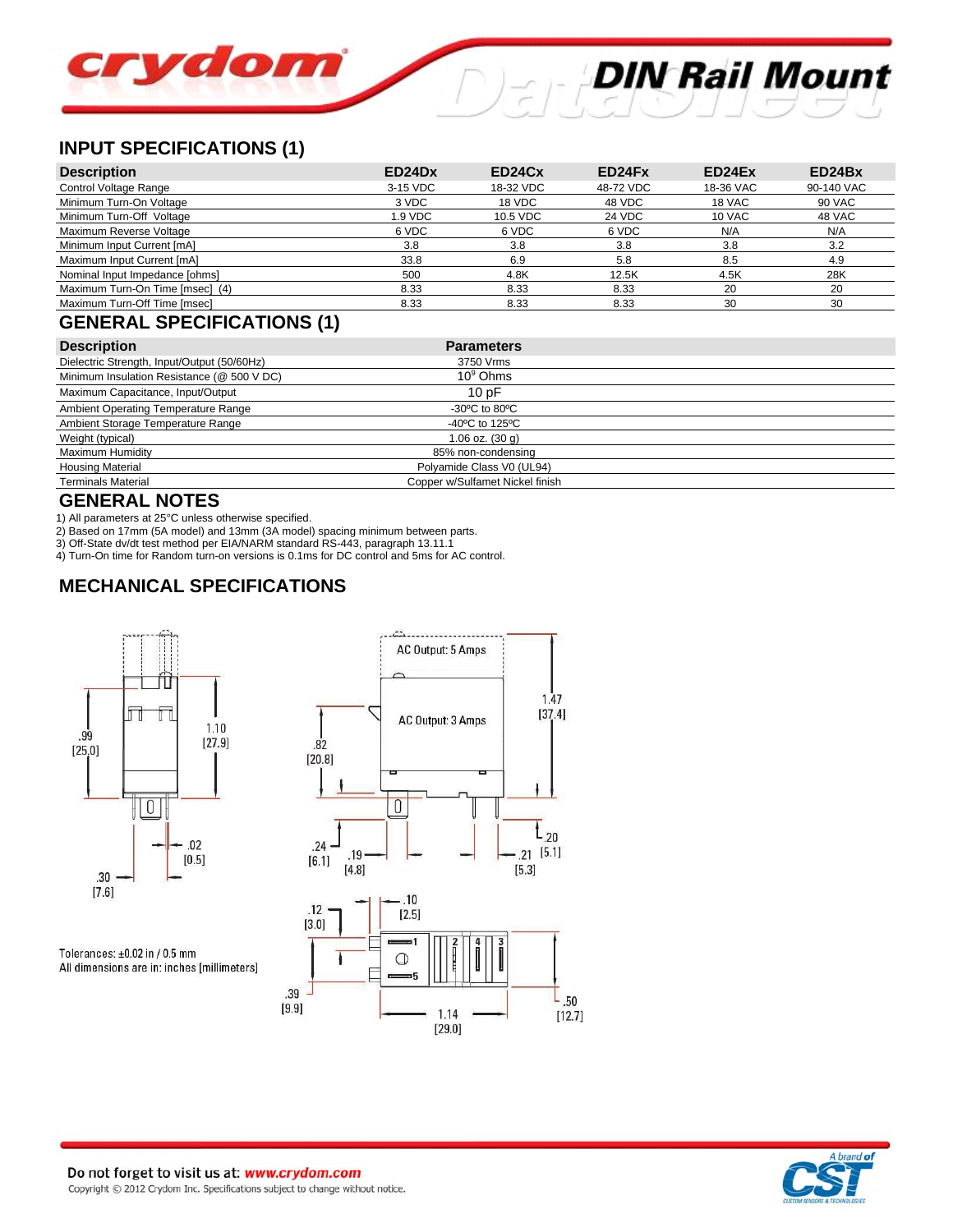

#### **WIRING DIAGRAM**



## **THERMAL DERATE INFORMATION**

#### AMBIENT TEMPERATURE DERATING CURVE



Above curve is based on a minimum spacing between parts of 17mm for ED24x5 and 13mm for ED24x3. Maximum current @ 0mm spacing is 2.7A for ED24x5 and 2.3A for ED24x3 @ 40°C.

Denating Value: ED24x5 = 0.135A per mm<br>Derating Value: ED24x5 = 0.054A per mm

Derating based on Relay air gap:<br>Example: 10mm spacing with a ED24D5 SSR

1. Subtract spacing from the minimum required spacing

- of the part (17mm) to get the correction value.
- $17 10 = 7$
- 2. Multiply air gap derating value found above with correction value.  $0.135 \times 7 = 0.945A$

Now using this final number we can figure out what the maximum current the relay can carry with 10mm spacing @ 60°C Ambient.

- 3. Using the Ambient Derating Curve above find the current for the 5A model @ 60°C. In this case that value is 3A.
- 
- 4. Subtract the value above (0.945A) from 3A.
- $3 0.945 = 2.055A$

The maximum current you can switch with the ED24D5 with a 10mm air gap between relays @ 60°C ambient is 2.055A



**DIN Rail Mount**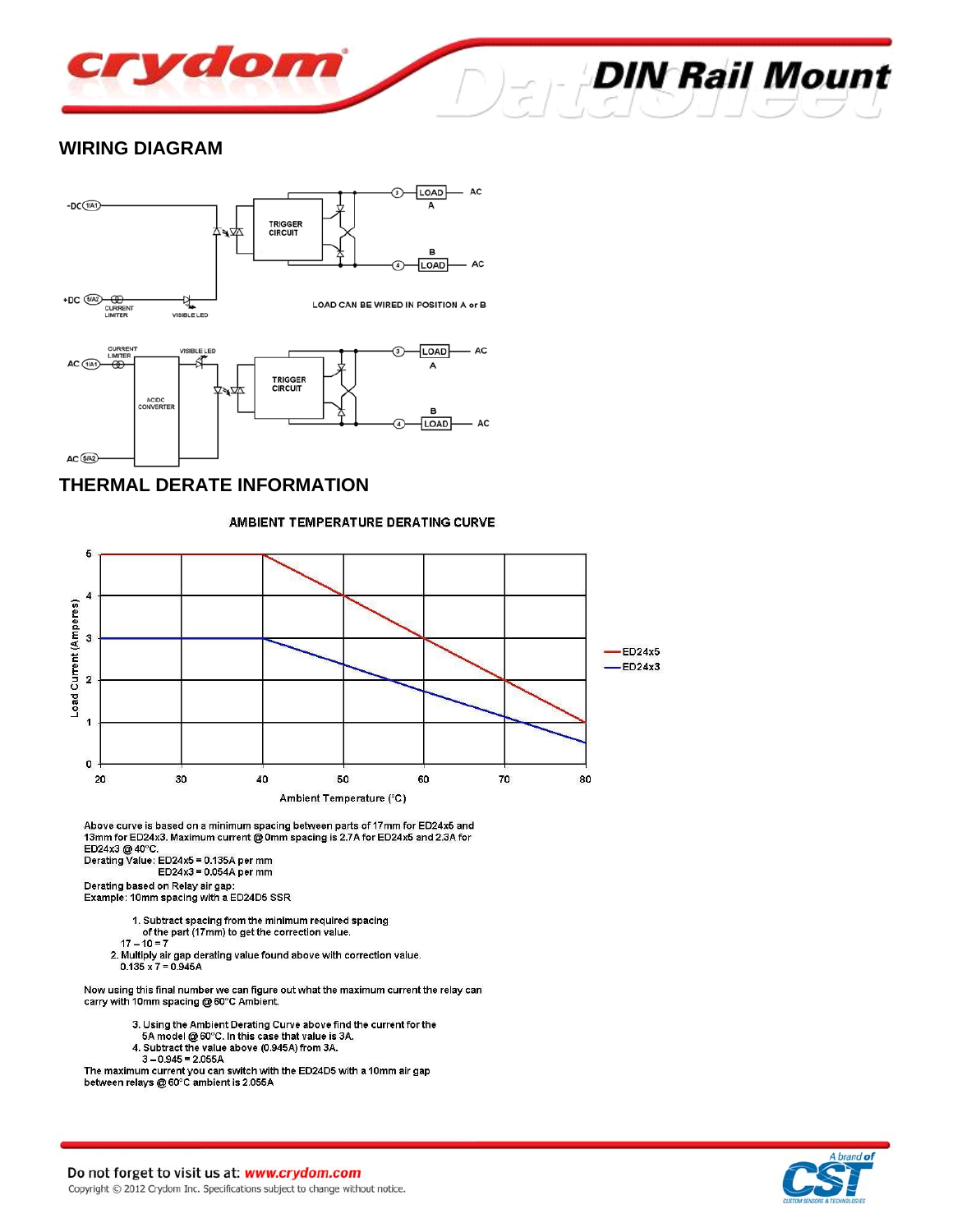

#### **AGENCY APPROVALS**

Designed in accordance with the requirements of IEC 62314 Pilot Duty Rated<br>
IEC 61000-4-2 : Electrostatic Discharge Level 3 - Criteria A IEC 61000-4-2 : Electrostatic Discharge Level 3 – Criteria A<br>IEC 61000-4-4 : Electrically Fast Transients Level 3 – Criteria B IEC 61000-4-4 : Electrically Fast Transients Level 3 – Criteria B<br>IEC 61000-4-5 : Electrical Surges Level 3 – Criteria A IEC 61000-4-5 : Electrical Surges



Rev 031312

## **ACCESSORIES**



#### **ED Series Accessories**

**DIN Rail Mountable Socket** 

Fingersafe IP10 DIN rail mountable socket to

mount ED series relays onto standard 35 mm

DIN rail. Rated at 250 V AC/DC, 12 Amps. The

DRSED includes M3 Combo screws.

Part no.: DRSED

**PCBSED** 



#### **PC Board Mountable Socket** Part no.: PCBSED

PC Board mountable socket for ED series relays. Rated at 250 V AC/DC, 12 Amps. Suggested Pin-out hole diameter: 1.0 mm

Do not forget to visit us at: www.crydom.com Copyright © 2012 Crydom Inc. Specifications subject to change without notice.

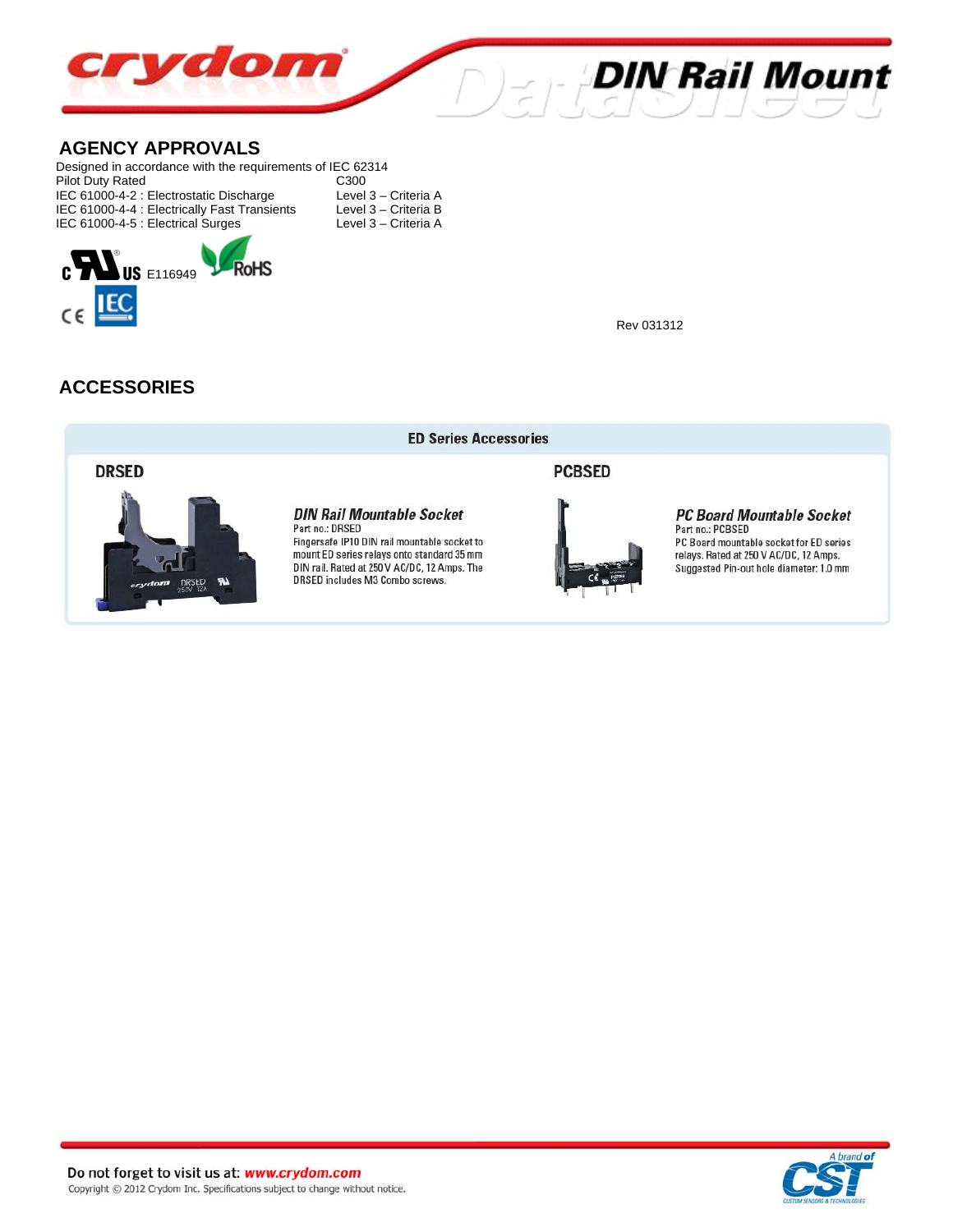| 4<br><b>RIESGO DE</b><br><b>HAZARD OF</b><br><b>ELECTRIC</b><br><b>DESCARGA</b><br><b>ELECTRICA O</b><br>SHOCK.<br><b>EXPLOSION.</b><br><b>EXPLOSION.</b><br>OR ARC FLASH.<br>• Desconectar<br>• Disconnect all<br>todos los<br>power before<br>suministros de<br>installing or<br>energia a este<br>working with<br>equipo antes<br>this equipment.<br>de trabajar<br>con este equipo.<br>• Verify all<br>connections<br>• Verificar todas<br>and replace all<br>las conexiones<br>covers before<br>y colocar todas<br>turning on<br>las tapas antes<br>power.<br>de energizer<br>el equipo.<br><b>Failure to follow</b><br>these<br>EI<br>instructions will<br>incumplimiento<br>result in death<br>de estas<br>or serious injury.<br>instrucciones<br>puede provocar<br>la muerte o<br>lesiones serias. | DANGER / PELIGRO / DANGER / GEFAHR / PERICOLO / PERIGO<br><b>RISQUE DE</b><br><b>DESCHARGE</b><br><b>ELECTRIQUE</b><br><b>OU EXPLOSION</b><br>$\bullet$ Eteindre<br>toutes les<br>sources<br>d'énergie de<br>cet appareil<br>avant de<br>travailler<br>dessus de cet<br>appareil<br>• Vérifier tous<br>connections, et<br>remettre tous<br>couverts en<br>olace avant de<br>mettre sous<br>De non-suivi de<br>ces instructions<br>provoquera la<br>mort ou des<br>lésions sérieuses<br>sérieuses. | <b>GEFAHR EINES</b><br><b>ELEKTRISCHE</b><br><b>N SCHLAGES</b><br><b>ODER EINER</b><br><b>EXPLOSION.</b><br>• Stellen Sie<br>jeglichen<br>Strom ab, der<br>dieses Gerät<br>versorgt, bevor<br>Sie an dem<br>Gerät Arbeiten<br>durchführen<br>• Vor der<br>Inbetriebnahme<br>alle Anschlüsse<br>überprüfen und<br>alle Gehäuseteile<br>montieren.<br><b>Unterlassung</b><br>dieser<br>Anweisungen<br>können zum<br>Tode oder zu<br>schweren<br>Verletzungen<br>führen. | <b>RISCHIO DI</b><br><b>SCOSSA</b><br><b>ELETTRICA O</b><br><b>DELL'ESPLOSI</b><br>ONE.<br>• Spenga tutta<br>l'alimentazion<br>e che fornisce<br>questa<br>apparecchiatu<br>ra prima del<br>lavorare a questa<br>apparecchiatu ra<br>• Verificare tutti<br><i>i</i> collegamenti<br>e sostituire<br>tutte le coperture<br>prima della<br>rotazione<br>sull'alimentazi one<br>L'omissione di<br>seguire queste<br>istruz ioni<br>provocherà la<br>morte o di<br>lesioni serie | <b>RISCO DE</b><br><b>DESCARGA</b><br><b>ELÉTTRICA OU</b><br><b>EXPLOSÃO</b><br>• Desconectar<br>o equipamento<br>de toda á<br>energia antes<br>de instalar ou<br>trabalhar com<br>este equipamen<br>to<br>• Verificar todas<br>as conexões e<br>recolocar todas<br>as tampas<br>antes de religar<br>o equipamento<br>O não cumprimento<br>destas instruções<br>pode levar á morte<br>ou lesões sérias. |
|------------------------------------------------------------------------------------------------------------------------------------------------------------------------------------------------------------------------------------------------------------------------------------------------------------------------------------------------------------------------------------------------------------------------------------------------------------------------------------------------------------------------------------------------------------------------------------------------------------------------------------------------------------------------------------------------------------------------------------------------------------------------------------------------------------|---------------------------------------------------------------------------------------------------------------------------------------------------------------------------------------------------------------------------------------------------------------------------------------------------------------------------------------------------------------------------------------------------------------------------------------------------------------------------------------------------|-----------------------------------------------------------------------------------------------------------------------------------------------------------------------------------------------------------------------------------------------------------------------------------------------------------------------------------------------------------------------------------------------------------------------------------------------------------------------|------------------------------------------------------------------------------------------------------------------------------------------------------------------------------------------------------------------------------------------------------------------------------------------------------------------------------------------------------------------------------------------------------------------------------------------------------------------------------|---------------------------------------------------------------------------------------------------------------------------------------------------------------------------------------------------------------------------------------------------------------------------------------------------------------------------------------------------------------------------------------------------------|
|------------------------------------------------------------------------------------------------------------------------------------------------------------------------------------------------------------------------------------------------------------------------------------------------------------------------------------------------------------------------------------------------------------------------------------------------------------------------------------------------------------------------------------------------------------------------------------------------------------------------------------------------------------------------------------------------------------------------------------------------------------------------------------------------------------|---------------------------------------------------------------------------------------------------------------------------------------------------------------------------------------------------------------------------------------------------------------------------------------------------------------------------------------------------------------------------------------------------------------------------------------------------------------------------------------------------|-----------------------------------------------------------------------------------------------------------------------------------------------------------------------------------------------------------------------------------------------------------------------------------------------------------------------------------------------------------------------------------------------------------------------------------------------------------------------|------------------------------------------------------------------------------------------------------------------------------------------------------------------------------------------------------------------------------------------------------------------------------------------------------------------------------------------------------------------------------------------------------------------------------------------------------------------------------|---------------------------------------------------------------------------------------------------------------------------------------------------------------------------------------------------------------------------------------------------------------------------------------------------------------------------------------------------------------------------------------------------------|

**DIN Rail Mount** 

| WARNING / AVERTISSEMENT / WARNUNG /ADVERTENCIA / AVVERTENZA / AVISO                                                                                                                                                                                                                    |                                                                                                                                                                                                                                                                                             |                                                                                                                                                                                                                                                   |  |  |  |  |
|----------------------------------------------------------------------------------------------------------------------------------------------------------------------------------------------------------------------------------------------------------------------------------------|---------------------------------------------------------------------------------------------------------------------------------------------------------------------------------------------------------------------------------------------------------------------------------------------|---------------------------------------------------------------------------------------------------------------------------------------------------------------------------------------------------------------------------------------------------|--|--|--|--|
| <b>RISK OF MATERIAL DAMAGE AND HOT</b><br><b>ENCLOSURE</b>                                                                                                                                                                                                                             | <b>RISQUE DE DOMMAGE MATERIEL ET DE</b><br><b>SURCHAUFFE DU BOITIER</b>                                                                                                                                                                                                                     | <b>GEFAHR VON MATERIALSCHÄDEN UND</b><br><b>GEHÄUSEERHITZUNG</b>                                                                                                                                                                                  |  |  |  |  |
| • The product's side panels may be hot, allow<br>the product to cool before touching.<br>• Follow proper mounting instructions including<br>torque values.<br>. Do not allow liquids or foreign objects to enter<br>this product.                                                      | • Les panneaux latéraux du produit peuvent être<br>chauds. Laisser le produit refroidir avant de le<br>toucher.<br>• Respecter les consignes de montage, et<br>notamment les couples de serrage.<br>• Ne pas laisser pénétrer de liquide ni de corps<br>étrangers à l'intérieur du produit. | • Die Seitenwände können heiß sein. Lassen Sie<br>das Produkt abkühlen, bevor Sie es berühren.<br>· Beachten Sie die Montageanweisungen,<br>• Führen Sie keine Flüssigkeiten oder<br>Fremdkörper in das Produkt ein.                              |  |  |  |  |
| Failure to follow these instructions can result in<br>serious injury, or equipment damage.                                                                                                                                                                                             | Le non-respect de cette directive peut entraîner,<br>des lésions corporelles graves ou des<br>dommages matériels.                                                                                                                                                                           | Die Nichtbeachtung dieser Anweisung kann<br>Körperverletzung oder Materialschäden<br>zur Folge haben.                                                                                                                                             |  |  |  |  |
| RIESGO DE DAÑOS MATERIALES Y DE<br>SOBRECALENTAMIENTO DE LA UNIDAD                                                                                                                                                                                                                     | <b>RISCHIO DI DANNI MATERIALI E D'INVOLUCRO</b><br>CALDO                                                                                                                                                                                                                                    | RISCO DE DANO MATERIAL E DE AQUECIMENTO                                                                                                                                                                                                           |  |  |  |  |
| • Los paneles laterales del producto pueden<br>estar calientes. Esperar que el producto se<br>enfríe antes de tocarlo.<br>• Respetar las instrucciones de montaje, y en<br>particular los pares de apretado.<br>• No dejar que penetren líquidos o cuerpos<br>extraños en el producto. | · I pannelli laterali dell'apparecchio possono<br>scottare; lasciar quindi raffreddare il prodotto<br>prima di toccarlo.<br>· Seguire le istruzioni di montaggio corrette.<br>• Non far entrare liquidi o oggetti estranei in questo<br>apparecchio.                                        | · Os painéis laterais do produto podem estar<br>quentes; dê tempo ao produto para arrefecer<br>antes de lhe tocar.<br>· Siga devidamente as instruções de montagem.<br>· Não permita a entrada de líquidos e de objectos<br>estranhos no produto. |  |  |  |  |
| Si no se respetan estas precauciones pueden<br>producirse graves lesiones, daños materiales.                                                                                                                                                                                           | La mancata osservanza di questa precauzione può<br>causare gravi rischi per l'incolumità personale o<br>danni alle apparecchiature.                                                                                                                                                         | A não observância destas precauções pode<br>provocar a morte, ferimentos graves ou<br>danos materiais.                                                                                                                                            |  |  |  |  |



crydom